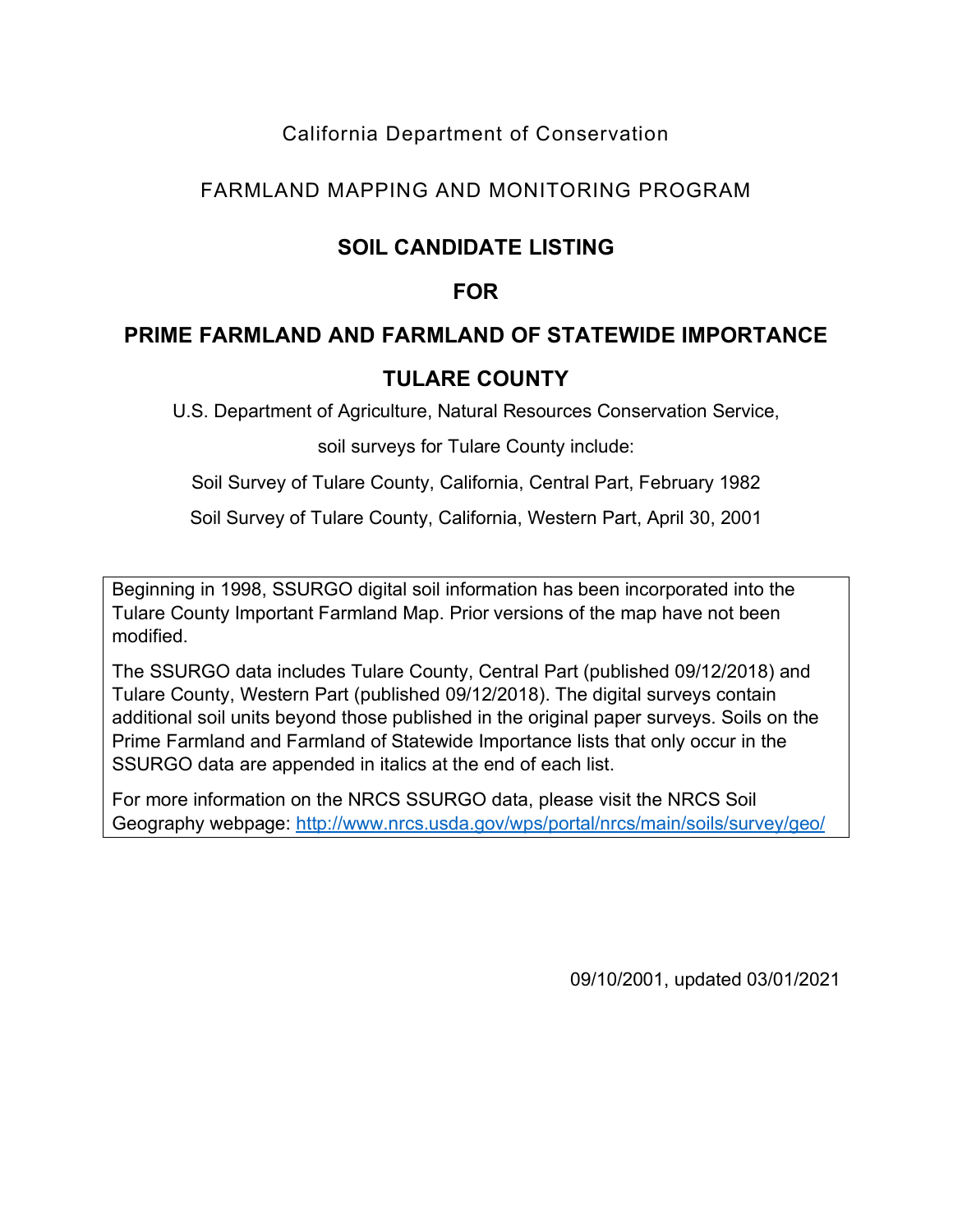THESE SOIL MAPPING UNITS MEET THE CRITERIA FOR PRIME FARMLAND AS OUTLINED IN THE U.S. DEPARTMENT OF AGRICULTURE'S LAND INVENTORY AND MONITORING (LIM) PROJECT FOR THE *TULARE COUNTY, CENTRAL PART* AND *TULARE COUNTY, WESTERN PART*, SOIL SURVEYS.

#### TULARE COUNTY, CENTRAL PART

| <b>SYMBOL</b> | <b>NAME</b>                                                |
|---------------|------------------------------------------------------------|
| 100           | Auberry sandy loam, 5 to 9 percent slopes                  |
| 117           | Clear Lake clay, drained, 0 to 2 percent slopes            |
| 131           | Grangeville silt loam, drained                             |
| 132           | Greenfield sandy loam, 0 to 2 percent slopes               |
| 133           | Greenfield sandy loam, 2 to 5 percent slopes               |
| 134           | Havala loam, 0 to 2 percent slopes                         |
| 135           | Havala loam, 2 to 5 percent slopes                         |
| 139           | Honcut sandy loam, 0 to 2 percent slopes                   |
| 140           | Honcut sandy loam, 2 to 5 percent slopes                   |
| 147           | Porterville clay, 0 to 2 percent slopes                    |
| 148           | Porterville clay, 2 to 9 percent slopes                    |
| 153           | San Emigdio Ioam                                           |
| 172           | Wyman loam, 0 to 2 percent slopes                          |
| 173           | Wyman loam, 2 to 5 percent slopes                          |
| 174           | Wyman gravelly loam, 0 to 2 percent slopes                 |
| 176           | Yettem sandy loam, 0 to 2 percent slopes                   |
| 177           | Yettem sandy loam, 2 to 5 percent slopes                   |
| $122$ tw*     | Grangeville sandy loam, drained, 0 to 2 percent slopes     |
| $124$ tw*     | Hanford sandy loam, 0 to 2 percent slopes                  |
| 130tw*        | Nord fine sandy loam, 0 to 2 percent slopes                |
| 193nk         | Chanac-Pleito complex, 2 to 5 percent slopes               |
| 281nk         | Havala-Walong-Kernfork association, 1 to 20 percent slopes |

\* Prime farmland if either protected from flooding or not frequently flooded during the growing season. (Soils 122tw, 124tw, and 130tw)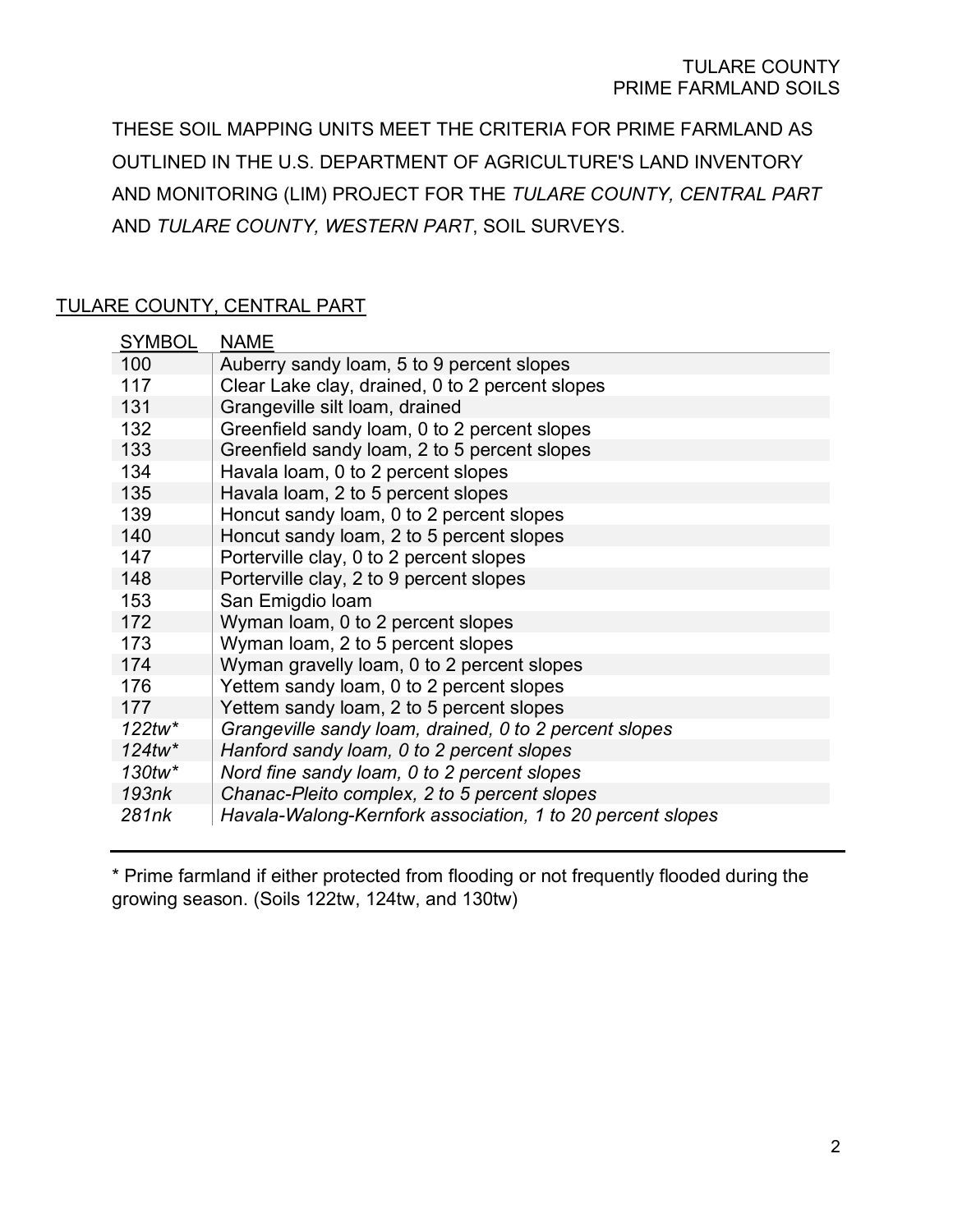#### TULARE COUNTY, WESTERN PART

| $101*$<br>Akers-Akers, saline-sodic, complex, 0 to 2 percent slopes     |
|-------------------------------------------------------------------------|
|                                                                         |
| Biggriz-Biggriz, saline-sodic, complex, 0 to 2 percent slopes<br>$104*$ |
| $108*$<br>Colpien loam, 0 to 2 percent slopes                           |
| $116*$<br>Flamen loam, 0 to 2 percent slopes                            |
| Grangeville sandy loam, drained, 0 to 2 percent slopes<br>$122*$        |
| Hanford sandy loam, 0 to 2 percent slopes<br>$124*$                     |
| $130*$<br>Nord fine sandy loam, 0 to 2 percent slopes                   |
| $137*$<br>Tagus loam, 0 to 2 percent slopes                             |
| $139*$<br>Wasco sandy loam, 0 to 2 percent slopes                       |
| Yettem sandy loam, 0 to 2 percent slopes<br>$143*$                      |

\* Prime Farmland if either protected from flooding or not frequently flooded during the growing season. (Soils 101, 104, 108, 116, 122, 124, 130, 137, 139, and 143)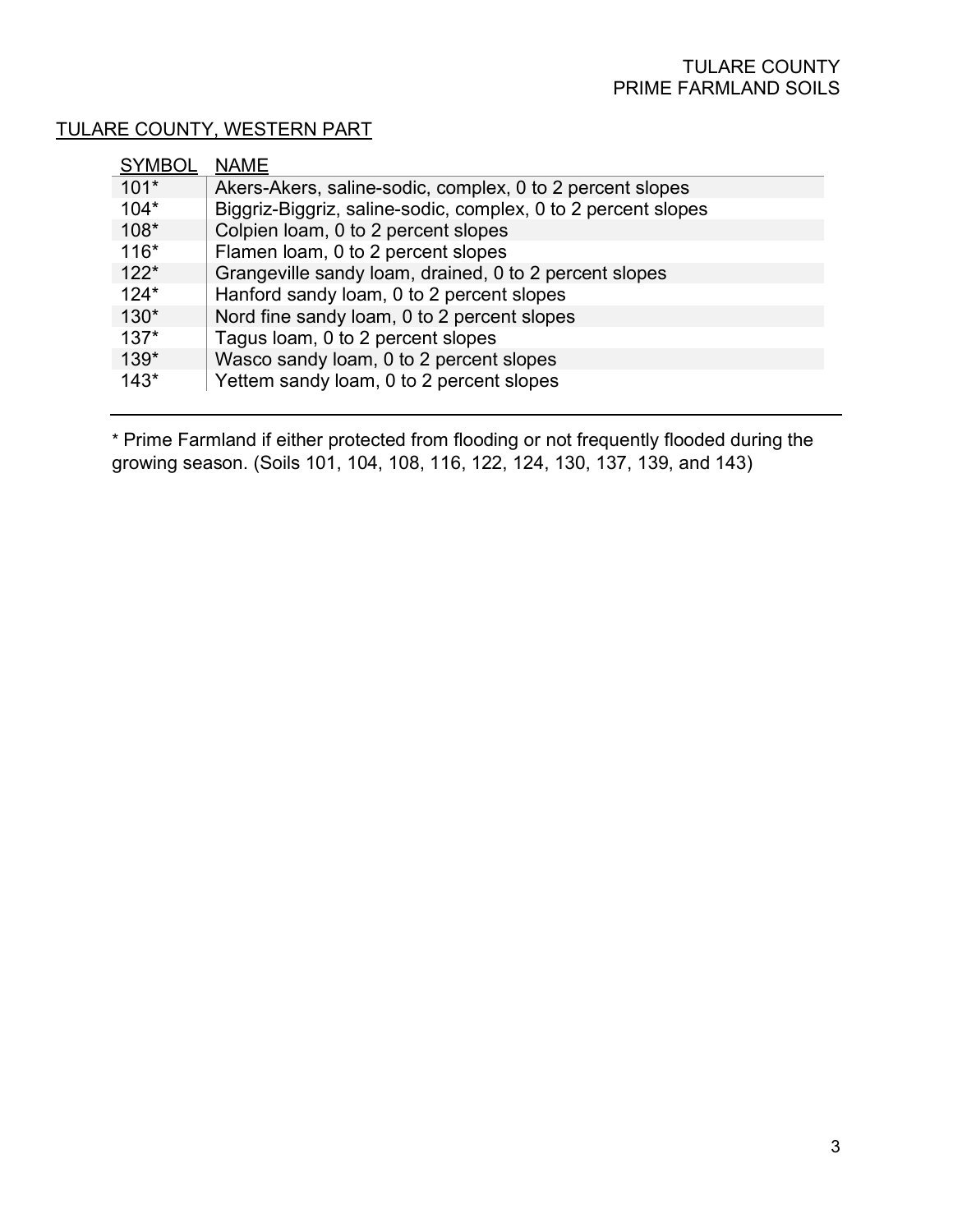#### TULARE COUNTY FARMLAND OF STATEWIDE IMPORTANCE SOILS

THESE SOIL MAPPING UNITS MEET THE CRITERIA FOR FARMLAND OF STATEWIDE IMPORTANCE AS OUTLINED IN THE U.S. DEPARTMENT OF AGRICULTURE'S LAND INVENTORY AND MONITORING (LIM) PROJECT FOR THE *TULARE COUNTY, CENTRAL PART* AND *TULARE COUNTY, WESTERN PART*, SOIL SURVEYS.

#### TULARE COUNTY, CENTRAL PART

| <b>SYMBOL</b> | <b>NAME</b>                                                            |
|---------------|------------------------------------------------------------------------|
| 101           | Auberry sandy loam, 9 to 15 percent slopes                             |
| 109           | Centerville clay, 0 to 2 percent slopes                                |
| 110           | Centerville clay, 2 to 9 percent slopes                                |
| 111           | Centerville clay, 9 to 15 percent slopes                               |
| 124           | Exeter loam, 0 to 2 percent slopes                                     |
| 125           | Exeter loam, 2 to 9 percent slopes                                     |
| 145           | Lewis clay loam                                                        |
| 154           | San Joaquin Ioam, 0 to 2 percent slopes                                |
| 155           | San Joaquin Ioam, 2 to 9 percent slopes                                |
| 159           | Seville clay                                                           |
| 165           | Vista coarse sandy loam, 9 to 15 percent slopes, fewer frost free days |
| 115tw         | Exeter loam, 2 to 5 percent slopes                                     |
| 132tw         | Quonal-Lewis association, 0 to 2 percent slopes                        |
| 136tw         | Seville clay, 0 to 2 percent slopes                                    |
| 138tw         | Tujunga loamy sand, 0 to 2 percent slopes                              |
| 407nk         | Centerville clay, 2 to 5 percent slopes                                |

Note: Soil 164 (Tujunga sand) was removed from the Farmland of Statewide Importance list per NRCS (2/10/05).